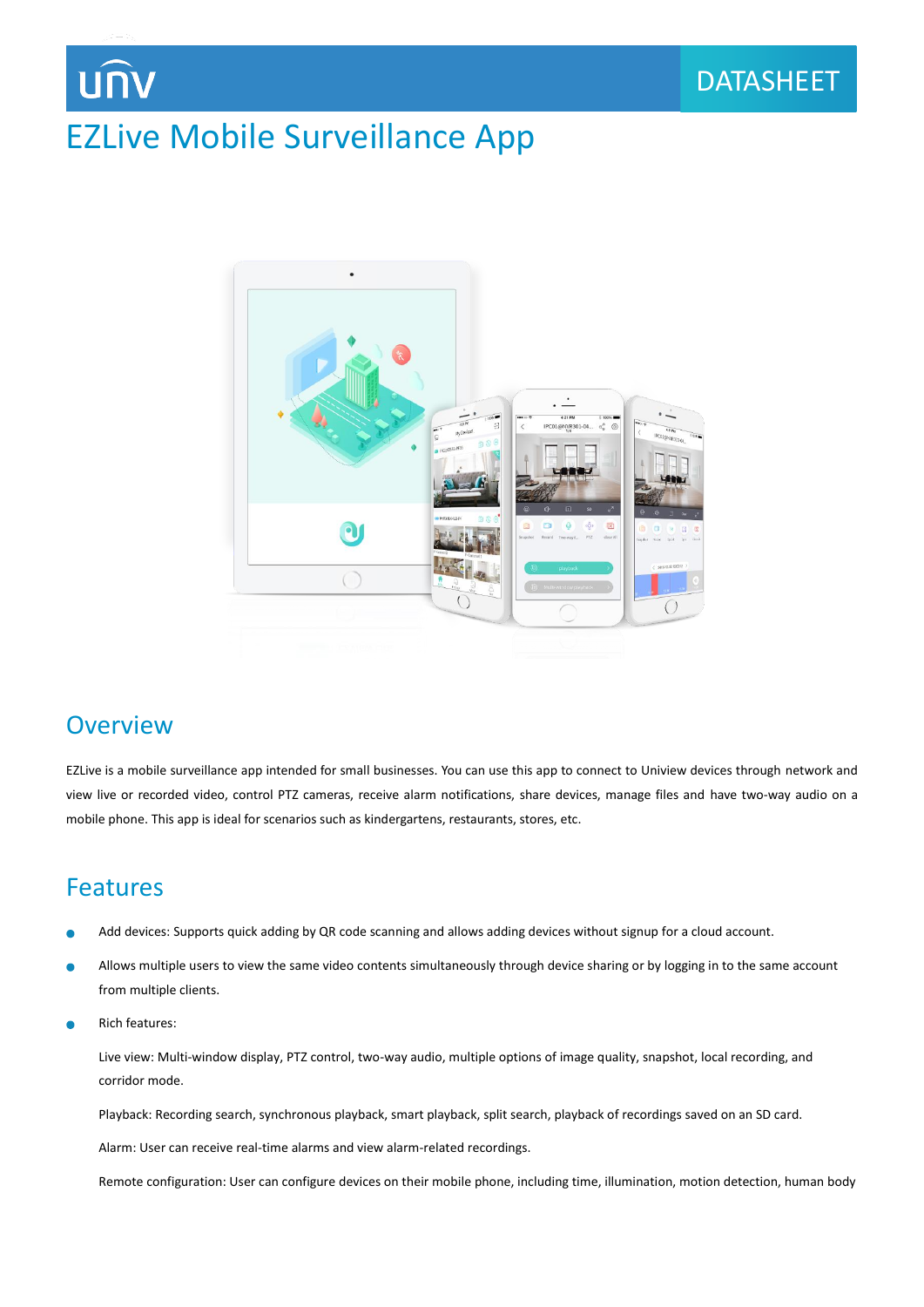

detection, automatic tracking, alarm sound, and recording schedule.

Device management: User can share devices, cancel sharing, and transfer devices.

Cloud account management: Allows user to sign up using mobile phone number/email, edit account information, retrieve password, cancel accounts.

File management: Allows user to sort files by type (image/video), export to album, share through third-party applications.

Device maintenance: User can upgrade device by cloud, export diagnostic information, test network speed.

### Specifications

| <b>Function</b>                 | <b>Description</b>                                                                                    |
|---------------------------------|-------------------------------------------------------------------------------------------------------|
| <b>Device Management</b>        |                                                                                                       |
| Device management               | Max, 6 devices or 100 channels.                                                                       |
|                                 | Supports IPC, NVR, video doorbell.                                                                    |
|                                 | Demo devices are provided for trial.                                                                  |
|                                 | User can add a device by scanning QR code or inputting register code.                                 |
|                                 | User can add devices without signup for a cloud account.                                              |
|                                 | User can edit and delete devices.                                                                     |
|                                 | User can share and transfer devices.                                                                  |
|                                 | User can upgrade devices/channels by cloud, export diagnostic information, and test network<br>speed. |
| <b>Live View</b>                |                                                                                                       |
|                                 | 1/4/6/9/12/16 image display.                                                                          |
|                                 | Multi-screen display.                                                                                 |
| Play control                    | Multiple image quality options: HD/SD/Smooth (main/sub/third stream).                                 |
|                                 | Corridor mode.                                                                                        |
|                                 | Digital zoom.                                                                                         |
|                                 | Play/pause video in the selected window.                                                              |
|                                 | One tap to start playback in the selected window.                                                     |
|                                 | Snapshots and videos can be saved to the mobile phone and can be viewed by one tap of the<br>button.  |
| PTZ control                     | 8 directions.                                                                                         |
|                                 | Focus, zoom.                                                                                          |
|                                 | Note: Actual functionality may vary depending on device capability.                                   |
| Two-way audio                   | Two-way audio with an IPC (including the directly connected IPC and the NVR-connected<br>IPC).        |
|                                 | Note: Actual functionality may vary depending on device capability.                                   |
| <b>Recording &amp; Playback</b> |                                                                                                       |
| Recording search                | Supports recording search by time and device.                                                         |
|                                 | Shows search results on the calendar.                                                                 |
|                                 | Allows user to adjust the video start time.                                                           |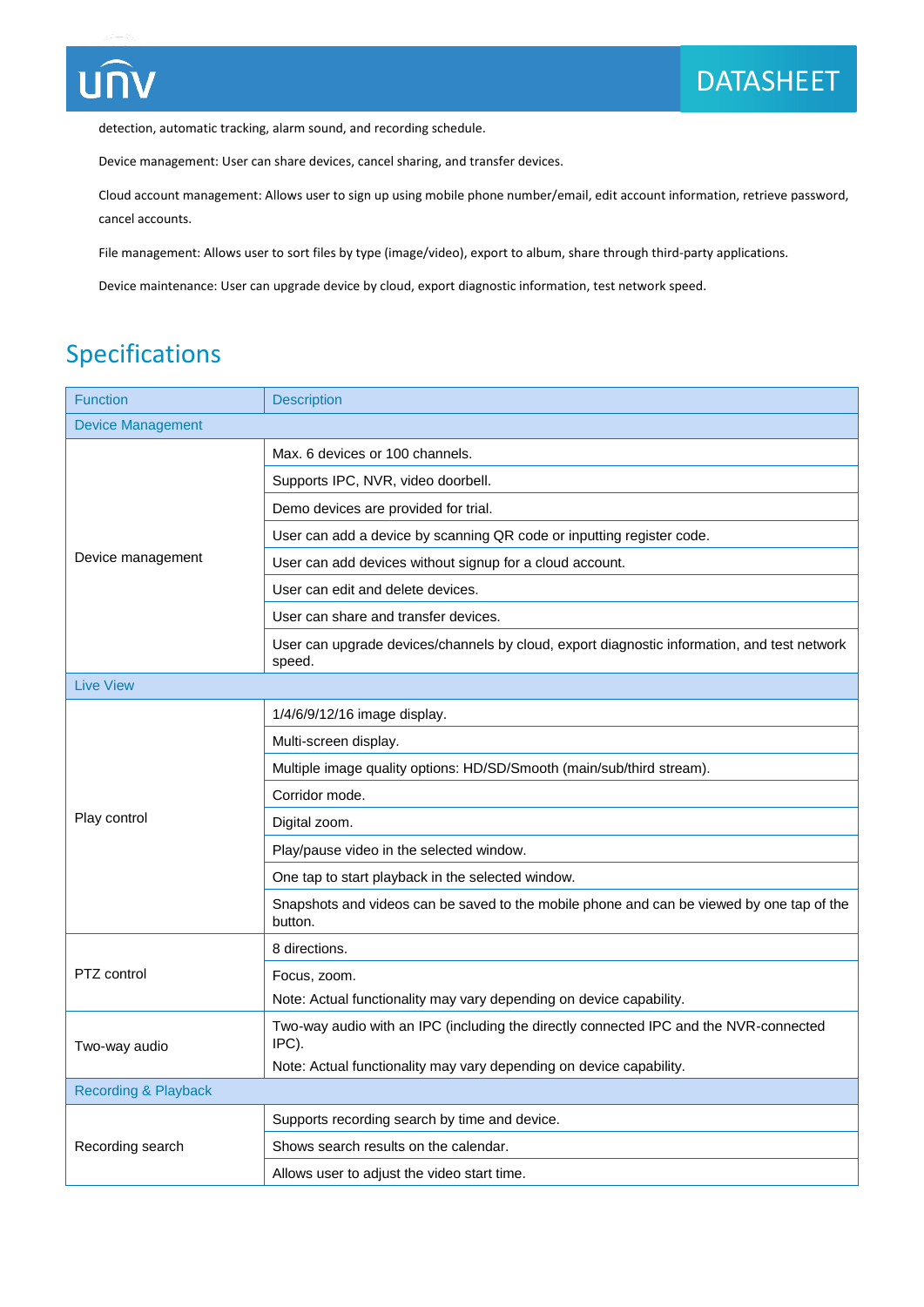# unv

#### DATASHEET DATASHEET

|                             | Allows user to switch image quality.                                                                                         |
|-----------------------------|------------------------------------------------------------------------------------------------------------------------------|
|                             | User can drag the timeline to search video, pinch on the timeline to zoom in or out (5/10/30/60<br>minute scales).           |
| <b>Recording Playback</b>   | Up to 4-ch synchronous playback.                                                                                             |
|                             | Allows user to narrow down the search and quickly find the interesting content by splitting a<br>video into 4 or 9 segments. |
|                             | Supports smart playback.                                                                                                     |
|                             | Can play recordings saved on an SD card.                                                                                     |
|                             | Supports digital zoom.                                                                                                       |
|                             | Snapshots and videos can be saved to the mobile phone and can be viewed by one tap of the<br>button.                         |
|                             | 1/4x, 1/2x, 1x, 2x, 4x playback speeds.                                                                                      |
|                             | Note: IPCs that are directly added to the app only support 1x, 2x, 4x.                                                       |
|                             | User can close/resume multiple videos at a time.                                                                             |
| Cloud account management    |                                                                                                                              |
|                             | Supports signup with mobile phone number (China) or email address (outside China).                                           |
| Signup/login                | Allows user to log in with a mobile phone number (China) or an email address (outside China).                                |
|                             | Remembers the accounts that user has successfully logged in to.                                                              |
|                             | Allows user to change the password and personal information.                                                                 |
|                             | Allows user to change the mobile phone number or email address used for signup.                                              |
|                             | Allows user to cancel accounts.                                                                                              |
|                             |                                                                                                                              |
| <b>Sharing</b>              |                                                                                                                              |
|                             | User can share devices and channels.                                                                                         |
| Sharing configuration       | User can set a period and permissions for the sharing.                                                                       |
|                             | User can view the history of sharing.                                                                                        |
| Sharing list                | User can edit sharing settings and cancel sharing.                                                                           |
| <b>Alarm Message</b>        |                                                                                                                              |
|                             | User can view alarm related live video, recorded video and images.                                                           |
| Alarm list                  | Note: This functionality is not applicable to certain alarm types.                                                           |
|                             | Supports pushing alarms of cloud devices in real time.                                                                       |
| <b>Remote Configuration</b> |                                                                                                                              |
|                             | User can configure time and illumination on the mobile phone.                                                                |
| Remote configuration        | User can configure motion detection, human body detection, alarm sound, automatic tracking<br>on the mobile phone.           |
|                             | User can configure recording schedule, storage policy, and SD card on the mobile phone.                                      |
|                             | Note: Actual functionality may vary depending on device capability.                                                          |
| File management             |                                                                                                                              |
|                             | Files can be sorted by type (image/video).                                                                                   |
|                             | Allows user to delete files.                                                                                                 |
| <b>File list</b>            | Allows user to export files to the mobile phone.                                                                             |